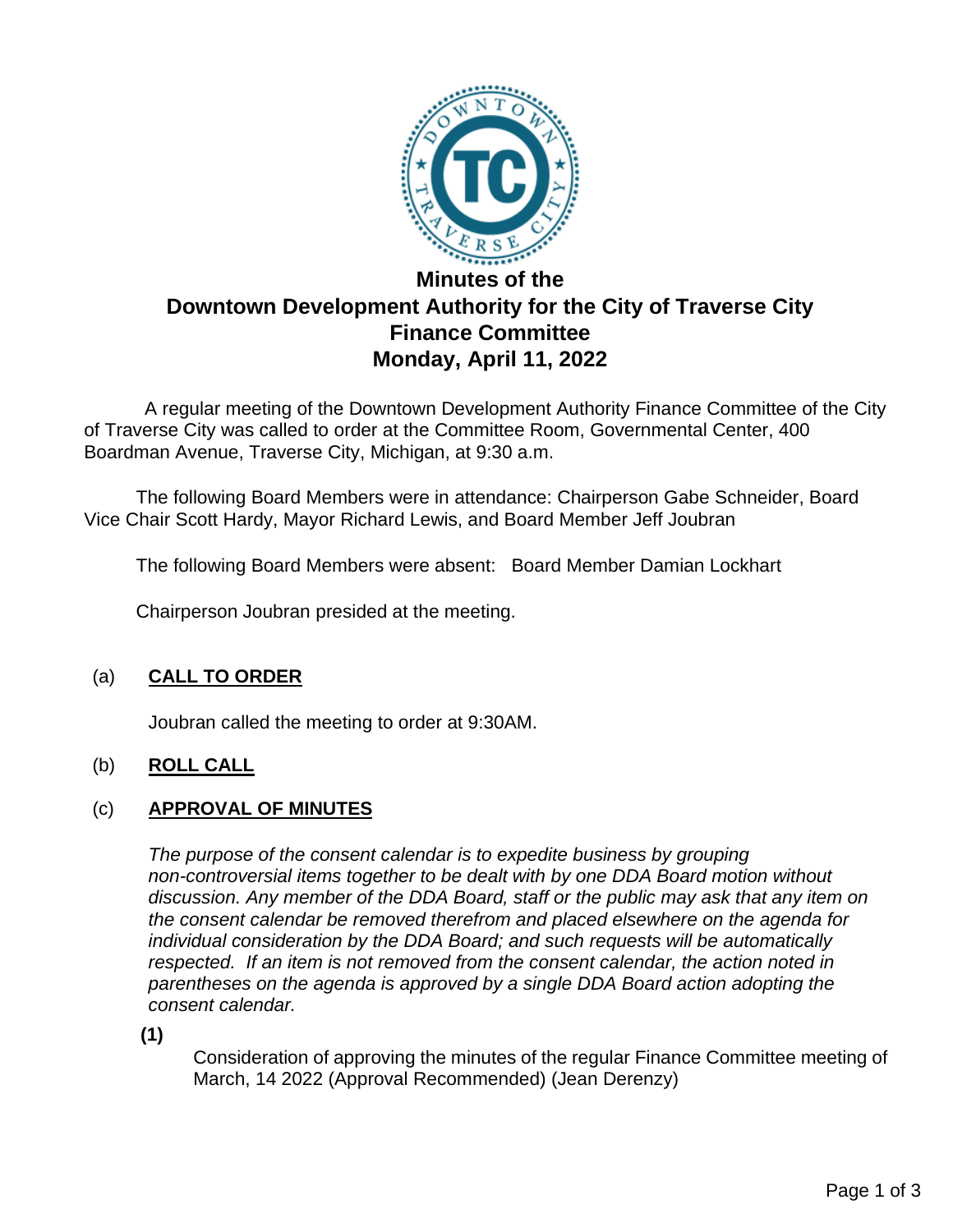That the Finance Committee approves the minutes of the regular Finance Committee meeting of March 14, 2022.

Moved by Richard Lewis, Seconded by Scott Hardy

**Yes:** Gabe Schneider, Scott Hardy, Richard Lewis, and Jeff Joubran **Absent:** Damian Lockhart

#### **CARRIED. 4-0-1 on a recorded vote**

## (d) **BUDGETS**

**(1)**

Review of 2022/2023 DDA General, TIF 97, Old Town TIF, Arts Commission and Parking Budgets (Jean Derenzy)

Derenzy distributed an updated memo to the committee.

The Following Addresses the Committee:

Jean Derenzy, DDA CEO Scott Hardy Gabe Schneider Jeff Joubran Richard Lewis

## (e) **PUBLIC COMMENT**

No public comment.

#### (f) **ADJOURNMENT**

**(1)**

Motion to Adjourn the Meeting

That the DDA Finance Committee adjourn the regular meeting of April 11th at 10:45AM.

Moved by Gabe Schneider, Seconded by Scott Hardy

**Yes:** Gabe Schneider, Scott Hardy, Richard Lewis, and Jeff Joubran **Absent:** Damian Lockhart

**CARRIED. 4-0-1 on a recorded vote**